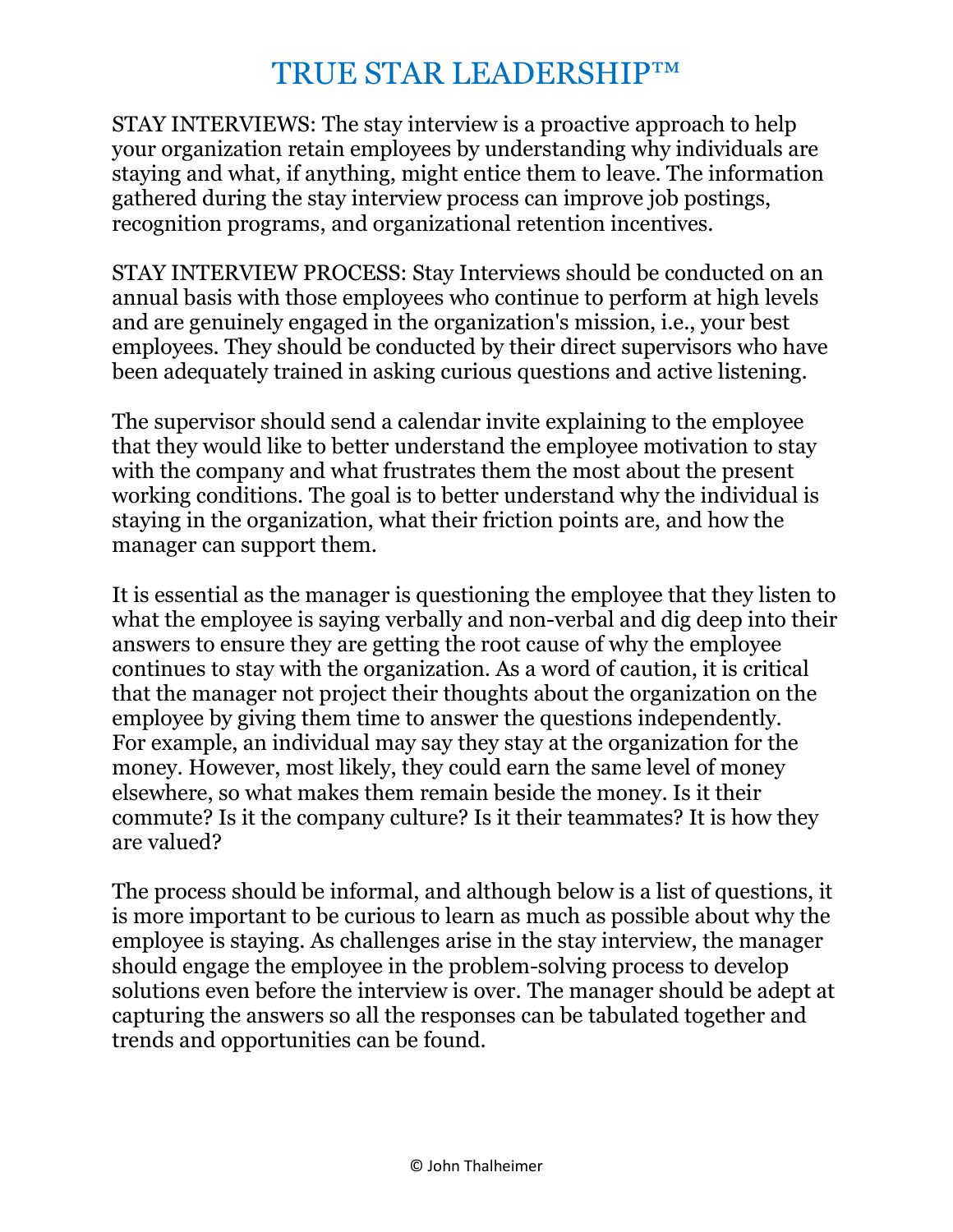## **Questions:**

#### **Positive Work Traits**

- 1. On your way to work each day, what parts of the day do you most look forward to?
- 2. What would you miss if your job changed or your responsibilities shifted?
- 3. If you could change one thing about your job, what would it be?
- 4. What would make your job more satisfying?
- 5. Where do you find the most challenge in your job?
- 6. How do you know when you have been successful?

## **Retention:**

- o What factors make you want to stay with the organization?
- o Can you tell me about other factors, besides the type of work you do, that cause you to enjoy your current job and work situation and, as a result, contribute to your desire to stay?
- o In talking with your friends or family, what reason do you give them for staying with our organization?
- o How much does the type of work you do impact the reason you want to stay?
- o How do you know you are making progress at work?

## **Learning and Career Growth:**

- 1. What are you learning at work?
- 2. What opportunities are you taking advantage of to grow your skills?
- 3. Do you feel your talents/skills are being "fully utilized" in your current job? If not, what other ways could you help the organization?
- 4. How do you envision your career path growing at our company? Do you know what skills, knowledge, and ability you need to achieve this goal?

# **Flight Risk:**

- 1. When did you last consider leaving the organization? What prompted it?
- 2. What causes friction in your everyday job that makes you frustrated?
- 3. What did you love about your last job that you are not doing now?
- 4. How do you personally deal with the day-to-day frustration of the job?
- 5. What might tempt you to leave now?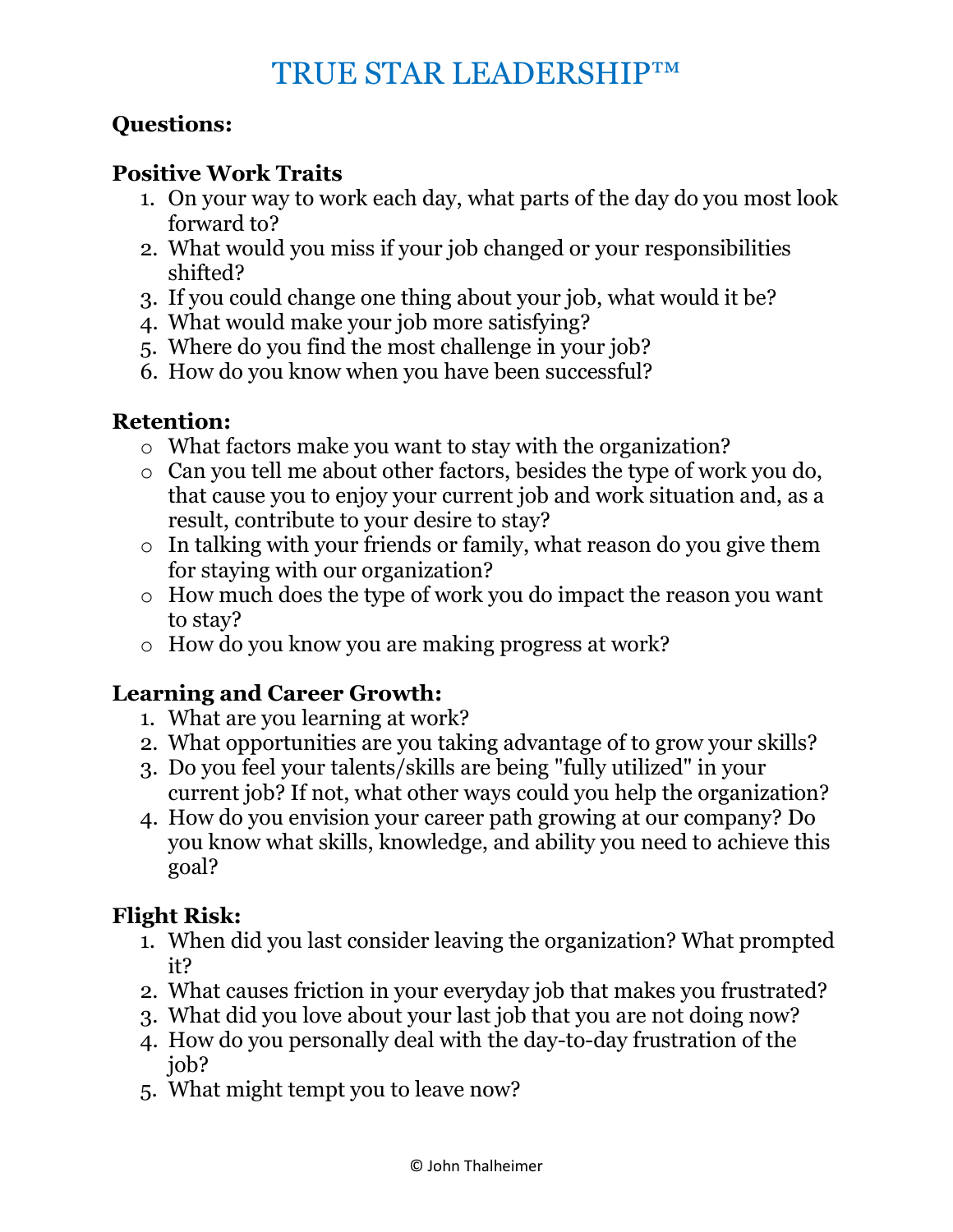#### **Support:**

- 1. What roadblocks are getting in your way from being successful?
- 2. What can I do to better support you?
- 3. What can the organization do to better support you?
- 4. What tools, knowledge, or ability would help you do your job better?
- 5. What system/process changes would help you do your job better?
- 6. Do you feel that you have enough control of the factors to make you successful at your job?
- 7. How can I help you have better progress toward your goals?

# **Final Questions:**

- 1. If you could change one thing about this organization, what would it be?
- 2. What else should I know?
- 3. How do you like to be recognized for your efforts? Public or Privately?
- 4. How often should we touch base to make sure you have everything to be successful in your job?
- 5. Who else do you think would benefit me to talk to to learn more about how the team sees the organization?

*Note of Caution: The employee will supply feedback about the organization or the manager. The manager cannot respond defensively. They should ask follow-up questions to understand precisely the employee's point of view better. Although the manager may disagree with what the employee is saying, what matters most is that the employee is sharing their perspective. By listening, we can start working to better understand beyond our viewpoint.* 

Data must be collected on the interviews and correlated together to get a complete understanding of why individuals stay at the organization and what can be improved to retain them in your organization. It also helps to understand better the "type" of employee whom the organization wants to hire.

## **Resource:**

The Stay Interview by Richard Finnegan